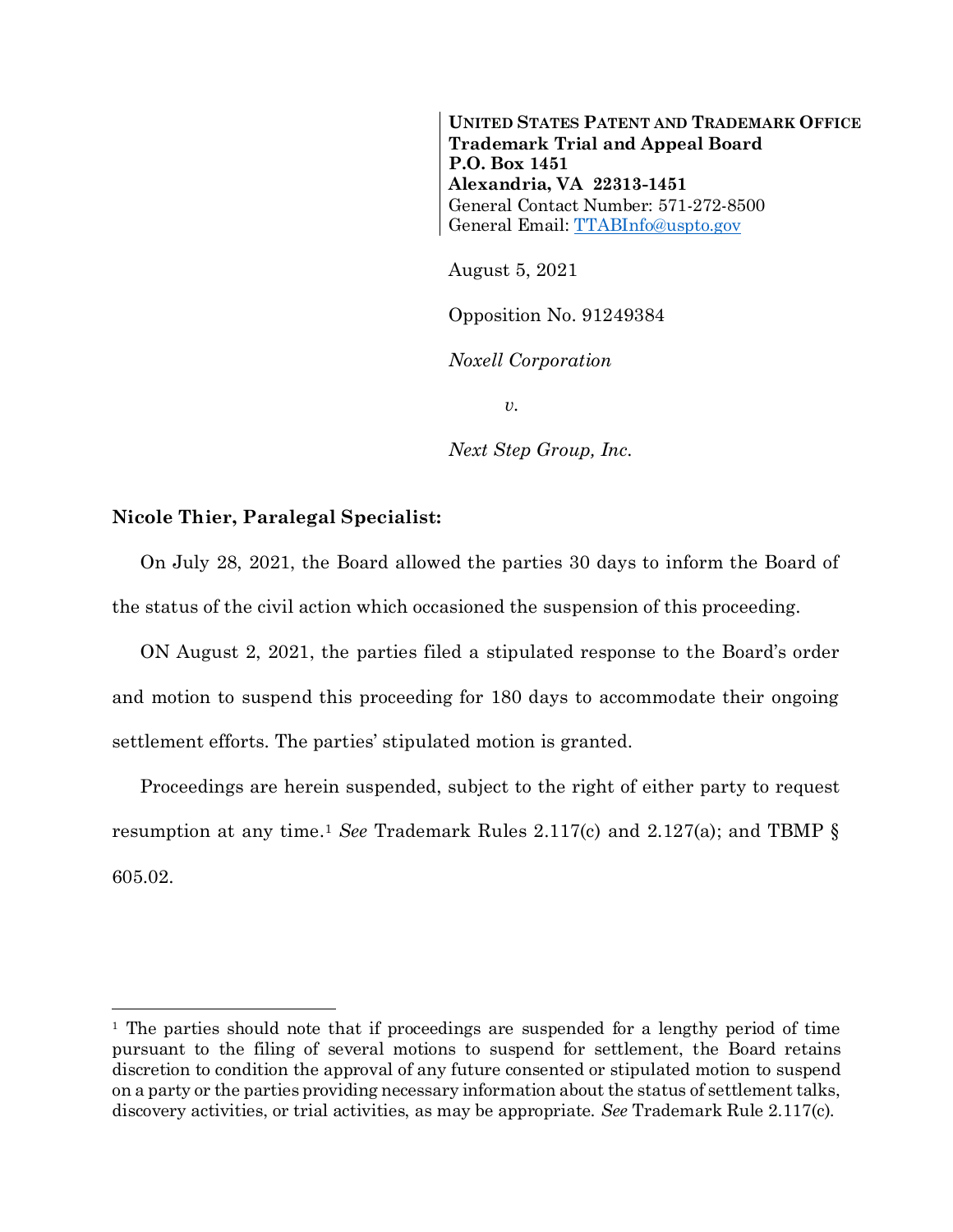If, during the suspension period, either of the parties or their attorneys have a

change of address or email address, the Board should be so informed. *See* Trademark

Rule 2.18(b)(1).

In the event that there is no word from either party concerning the progress of their negotiations, upon conclusion of the suspension period, **proceedings shall resume without further notice or order from the Board**, upon the schedule set

forth below.

Proceedings Resume: February 2, 2022

| <b>Expert Disclosures Due</b>           | 4/3/2022   |
|-----------------------------------------|------------|
| Discovery Closes                        | 5/3/2022   |
| Plaintiff's Pretrial Disclosures Due    | 6/17/2022  |
| Plaintiff's 30-day Trial Period Ends    | 8/1/2022   |
| Defendant's Pretrial Disclosures Due    | 8/16/2022  |
| Defendant's 30-day Trial Period Ends    | 9/30/2022  |
| Plaintiff's Rebuttal Disclosures Due    | 10/15/2022 |
| Plaintiff's 15-day Rebuttal Period Ends | 11/14/2022 |
| Plaintiff's Opening Brief Due           | 1/13/2023  |
| Defendant's Brief Due                   | 2/12/2023  |
| Plaintiff's Reply Brief Due             | 2/27/2023  |
| Request for Oral Hearing (optional) Due | 3/9/2023   |
|                                         |            |

Generally, the Federal Rules of Evidence apply to Board trials. Trial testimony is taken and introduced out of the presence of the Board during the assigned testimony periods. The parties may stipulate to a wide variety of matters, and many requirements relevant to the trial phase of Board proceedings are set forth in Trademark Rules 2.121 through 2.125. These include pretrial disclosures, the manner and timing of taking testimony, matters in evidence, and the procedures for submitting and serving testimony and other evidence, including affidavits, declarations, deposition transcripts and stipulated evidence. Trial briefs shall be